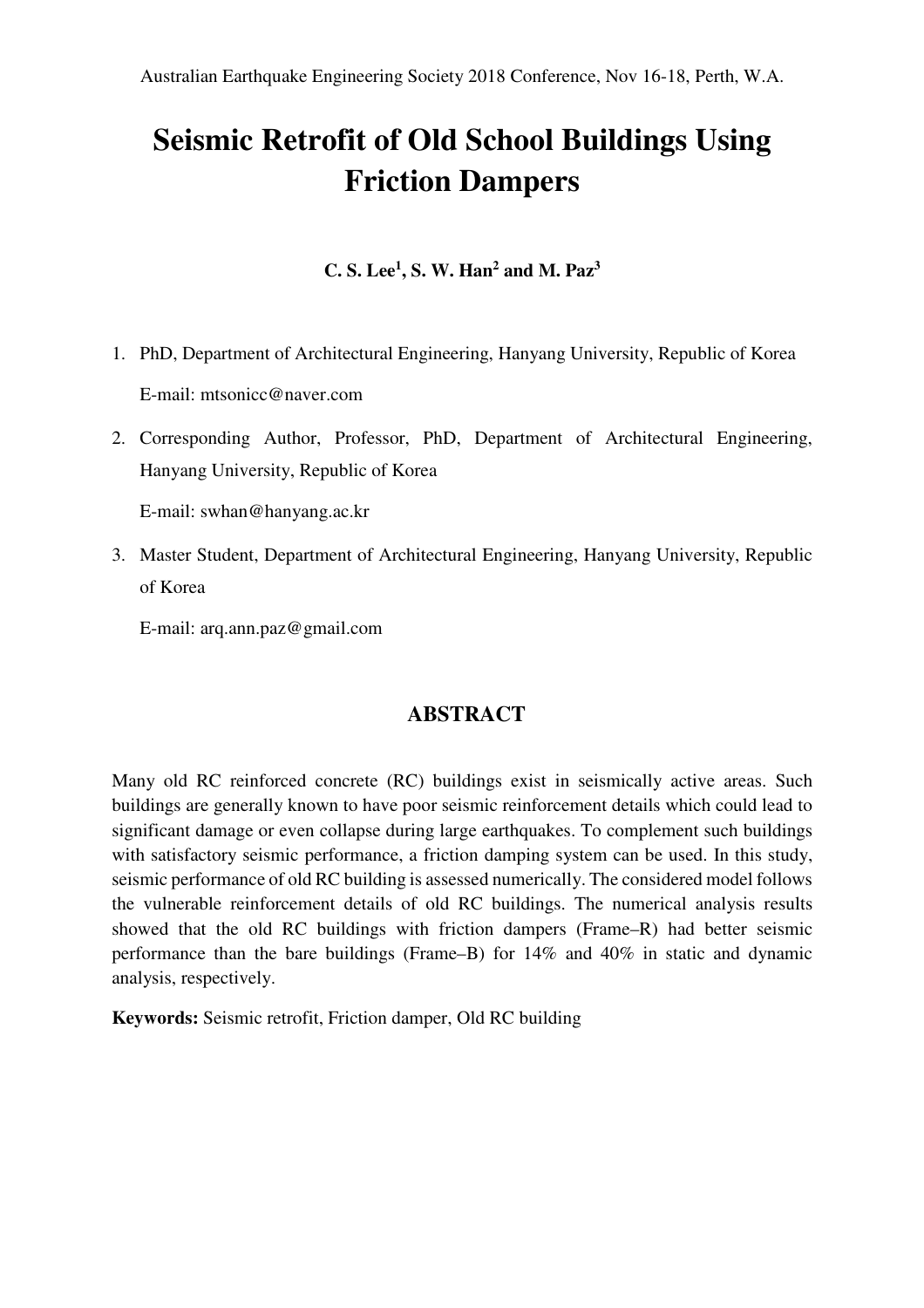## **INTRODUCTION**

Many reinforced concrete (RC) buildings with poor reinforcement details exist in populated areas. Most of these structures were designed considering only gravity load (Engindeniz et al., 2008). Therefore, they usually have poor reinforcement details: short lap splices of column longitudinal bars located just above the floor level, widely spaced column transverse bars. For this reason, majority of such buildings behaved poorly during large earthquakes, suffering significant damage and even collapsed (FEMA, 2006).

Various types of passive damping systems have been developed to improve the seismic performance of old RC building (Soong and Dargush, 1997). Friction dampers are one of the displacement dependent passive damping devices that can dissipate the seismic energy acting on a building. The amount of energy dissipation is primarily dependent on the displacement applied on the friction damping device (ASCE (2013)). The friction damping devices are also known for their low costs and low maintenance effort compared to other damping devices. For this reason, they have been widely used for the seismic retrofit of existing buildings (Pall and Pall, 1996, Benavent-Climent et al., 2015).

In the present study, old RC school building is retrofitted with friction dampers. The seismic performance of old RC school building with and without the friction damping devices are compared statically and dynamically. This study adopted a simple and accurate friction damper retrofit method proposed by Moon et al. (2017). This study considered a gravity-load designed three-story RC school building that was typically used in Korea as a case study building.

## **SUMMARY OF CASE STUDY BUILDING**

The case study RC building shown in Figure 1a, is a standard design of Korean school buildings in 1980's. The information of member sections is also shown in Figure 1b. The clear cover of beams and columns is 40 mm. Columns and beams were modeled using an elastic element with two lumped nonlinear springs placed at both ends (Figure 1c). The nonlinear cyclic behavior of beams and columns were modeled with the Pinching4 model (Lowes and Altoontash, 2003). The joint regions are modeled with four rigid offset elements (Figure 1c). The base of the model is fixed to the ground. Although this school building had a slab width of 130 mm, effective beam width contributed by slab was not considered in the numerical model for simplicity. The adopted numerical analysis software is OpenSees (McKenna et al., 2010).

The gravity loads and masses were determined based on the load combination of 1.05DL+0.25LL, where DL and LL are the dead and live loads, respectively. The geometric nonlinearity associated with P–∆ effects was considered in analyses. Nonlinear static (pushover) and incremental dynamic analyses (IDA; (Vamvatsikos and Cornell, 2002)) were conducted in this study for the frame models. Two frame models are considered for seismic performance evaluation: i) bare frame model (Frame–B) and ii) retrofitted frame model using friction damping devices (Frame–R).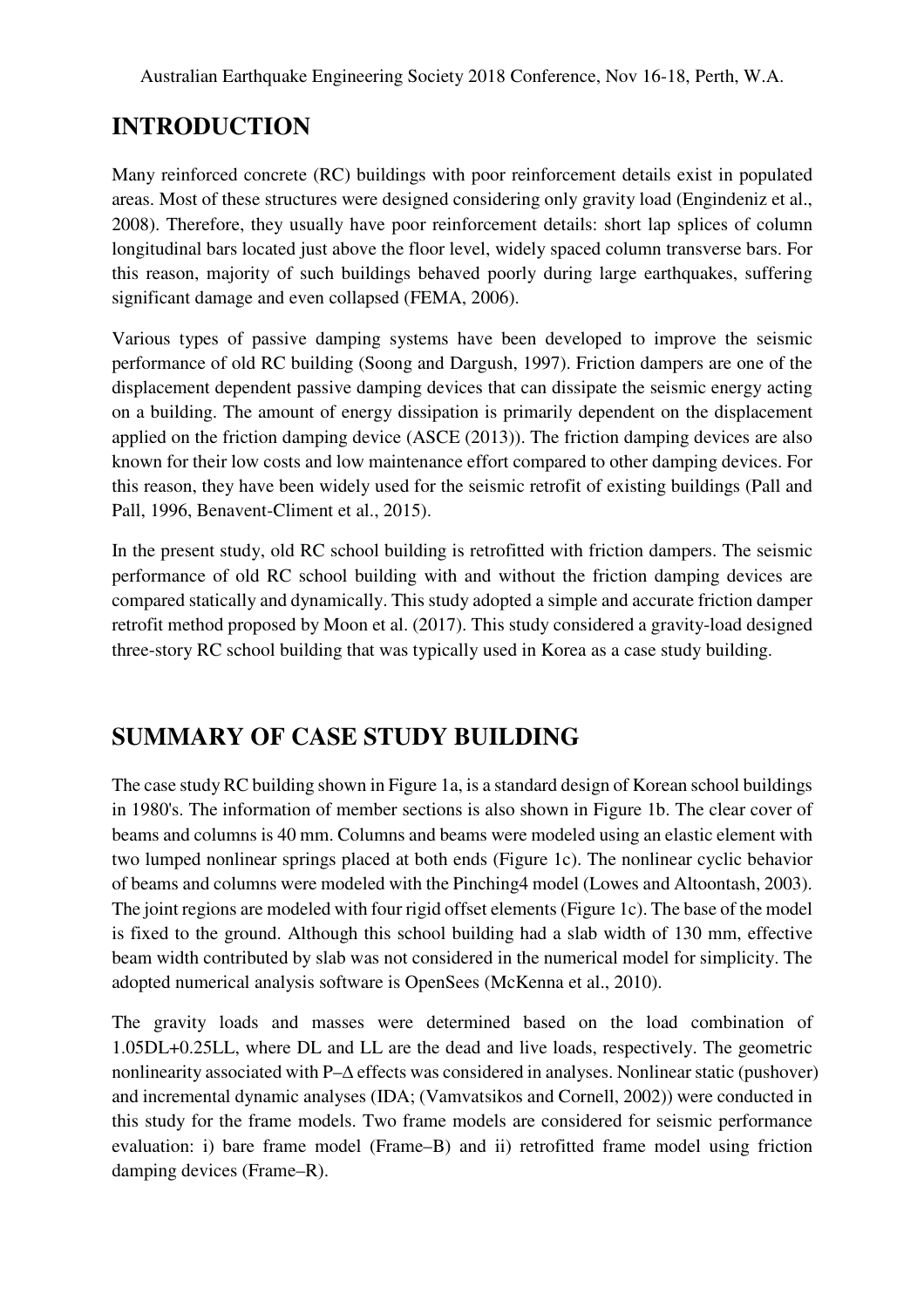

As it was stated in the previous section, seismic performance of the case study building was improved by friction dampers. This study followed the friction damper design process proposed by Moon et al. (2017). A brief illustration of retrofit process is shown in Figure 3. Demand spectrum can be constructed with a design response spectrum ASCE (2017). Idealized capacity curve of the bare frame can be obtained by converting pushover curve of the case study building to the corresponding equivalent SDF system. The spectral force  $(A)$  and displacement  $(D)$  is calculated with following equations:

$$
A = \frac{V}{M_1^*} \tag{1}
$$

$$
D = \frac{d}{\Gamma_1 \phi_1} \tag{2}
$$

where, V is the base shear force of the case study building,  $M_1^*$  is the effective modal mass, d is the roof displacement of the case study building,  $\mathit{\Gamma}_1$  is the modal participation factor, and  $\phi_1$ is the value of the first modal vector.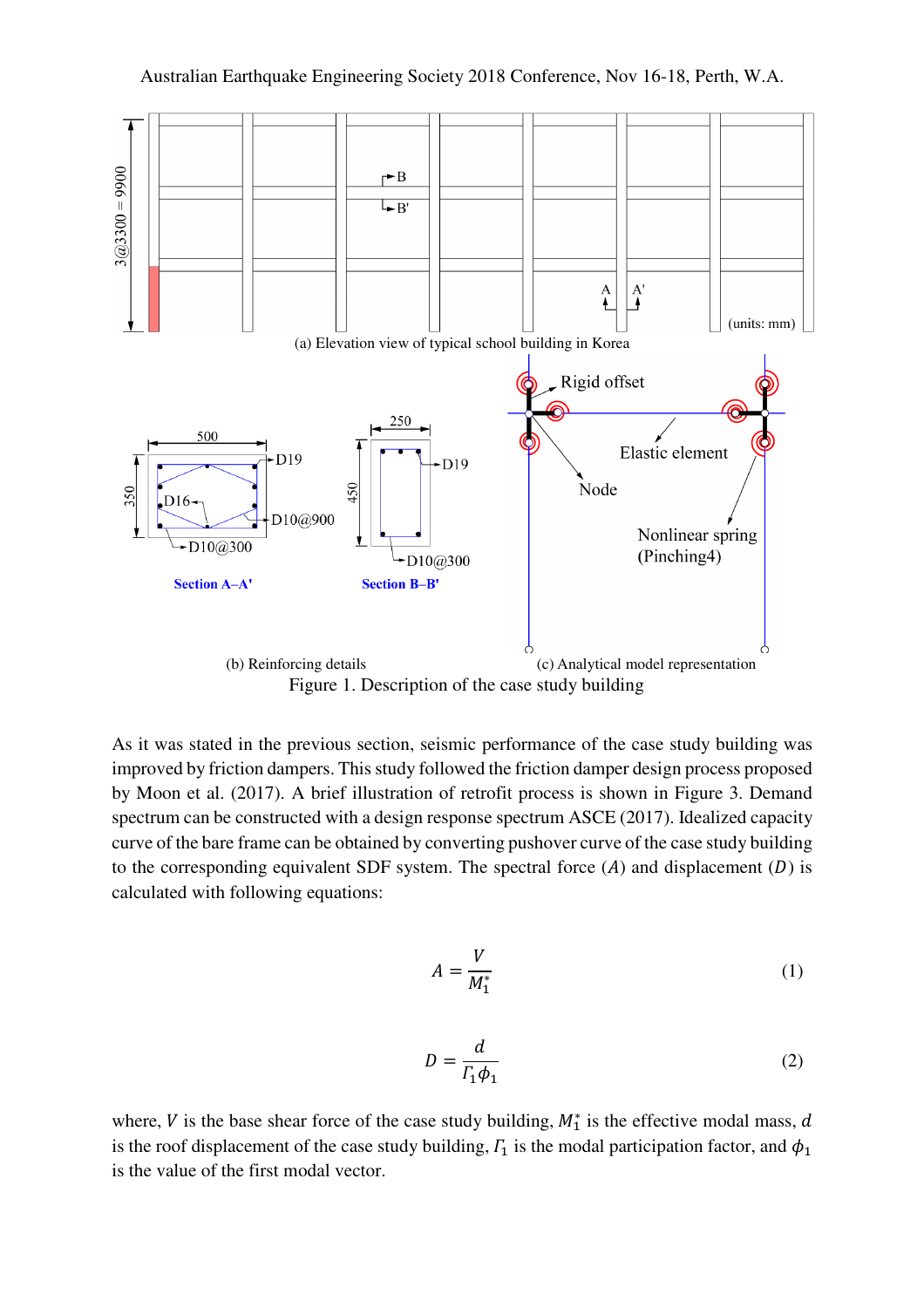In Figure 2a,  $D_f$  is defined as the corresponding spectral displacement at  $0.8A_{m,B}$  force, and  $A_{e,R}$  is the elastic demand acceleration of the equivalent SDF system (retrofitted building). In this study, elastic demand displacement of retrofitted building is assumed as  $0.9D_f$ . The inelastic demand spectral displacement of the retrofitted building under demand response spectrum should be equal or less than  $D_f$ . In this case, the inelastic displacement ratio  $(C_R)$  of the retrofitted building is 1.1 ( $=D_f/(0.9D_f)$ ). Force required to activate the friction dampers  $(A<sub>D</sub>$  in Figure 2b) can be calculated as  $A<sub>e,R</sub>/R$ , where R (yield strength reduction factor) can be estimated by  $C_R$  (=1.1) and Miranda (2001)'s equation for inelastic displacement ratio (Moon et al., 2017).



#### **SEISMIC PERFORMANCE OF CASE STUDY BUILDING**

The static pushover analyses are conducted by distributing lateral force along the height of a frame by followed the first mode shape. Figure 3a shows the pushover curves of Frame–B and Frame–R, where  $V_{base}$  is the base shear, and  $W_{building}$  is the seismic weight of the building.  $V_{base}/W_{building}$  of Frame–R was 15% higher than that of Frame–B (0.15 for Frame–R and 0.13 for Frame–B), due to the strength contribution of friction damping system.

The collapse strength of Frame–B and Frame–R is also compared was quantified from IDA analyses (Figure 3b) To plot the IDA curves, the north-south component of ground motion recorded at Imperial Valley Irrigation District substation, El Centro, California was scaled until dynamic instability is observed during analysis. The collapse capacity (the onset of dynamic instability) of Frame–B and Frame–R was 0.43 and 0.60g, respectively. The collapse capacity of retrofitted frame (Frame–R) was 1.40 times larger than bare frame (Frame–B).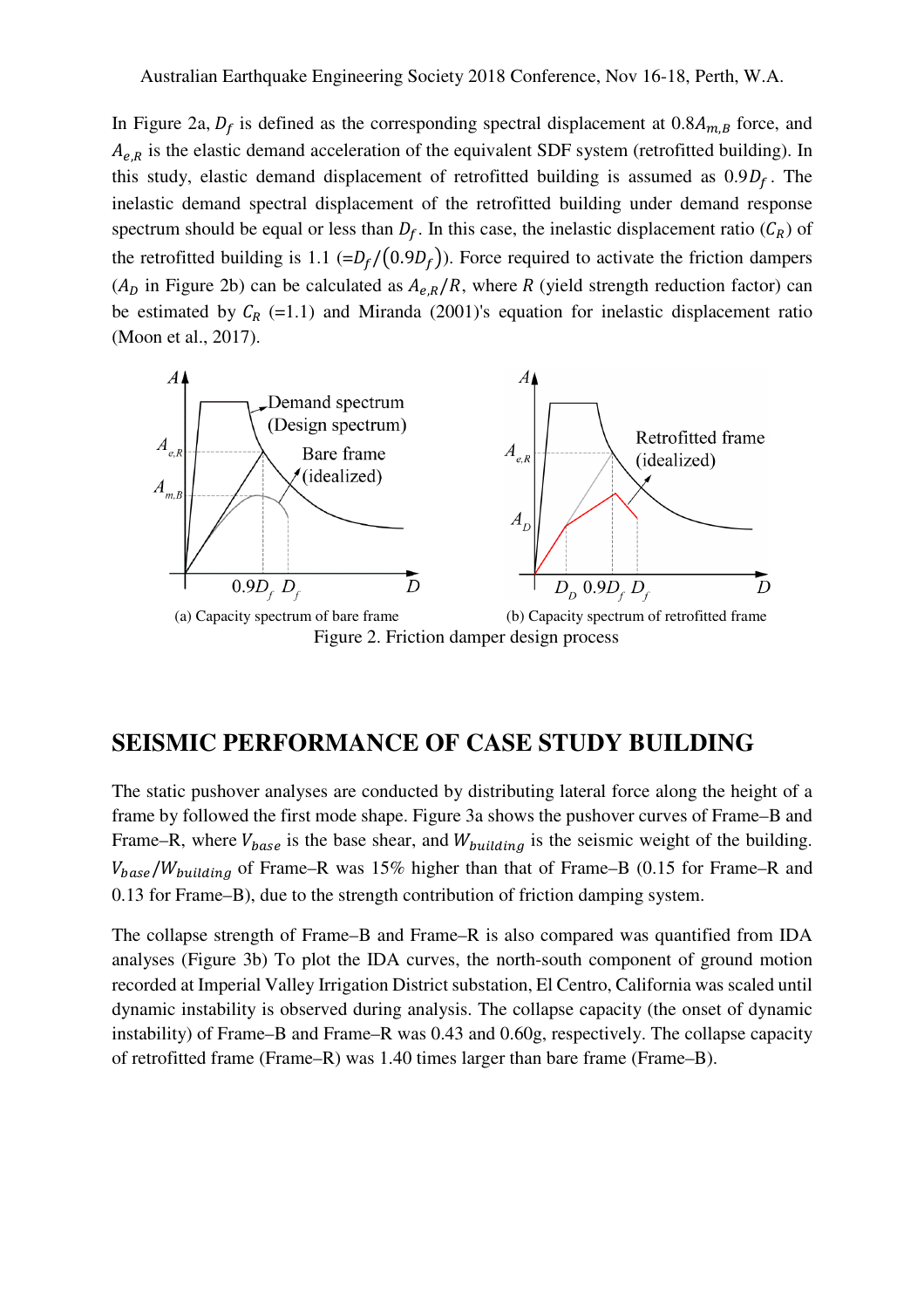

Figure 3. Analysis results: (a) Static pushover; (b) Incremental dynamic analysis

#### **SUMMARY**

This study adopted a simple and efficient retrofit method of old RC buildings and compared the seismic performance of old RC buildings. Nonlinear static and dynamic analysis was conducted for two frame models: bare frame model (Frame–B) and ii) retrofitted frame model using friction damping devices (Frame–R). Both models followed the standard design of old RC school buildings in Korea. It was found that Frame–R showed better seismic performance by 14% and 40% in static and dynamic analysis, respectively.

### **ACKNOWLEDGEMENT**

This research was financially supported by National research foundation of Korea (NRF-2017R1A2B3008937).

#### **REFERENCES**

- ASCE 2013. *Minimum Design Loads for Buildings and Other Structures,* Reston, VA, American Society of Civil Engineers.
- ASCE 2017. *Minimum Design Loads and Associated Criteria for Buildings and Other Structures,* Reston, VA, American Society of Civil Engineers.